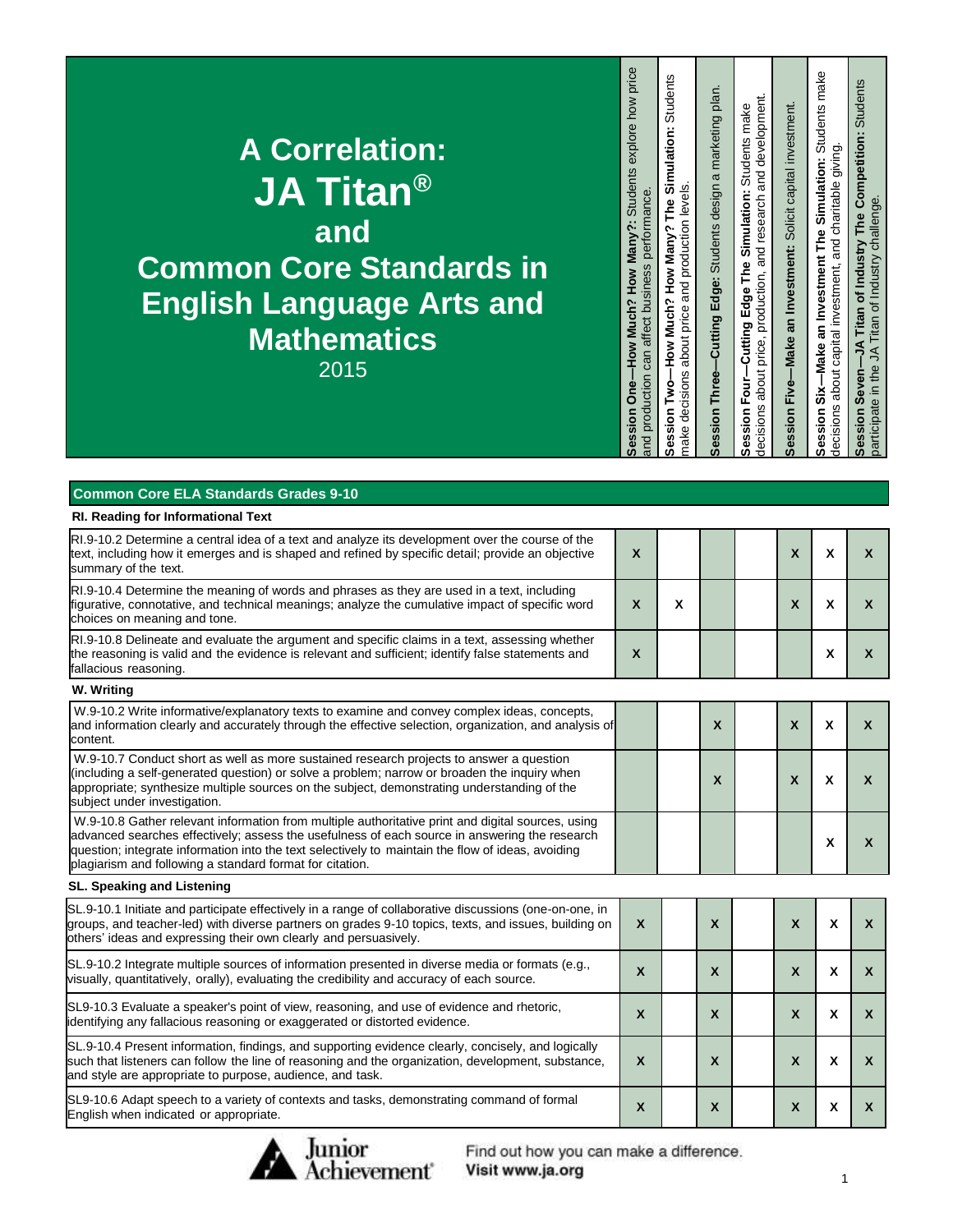| <b>A Correlation:</b><br><b>JA Titan<sup>®</sup></b><br>and<br><b>Common Core Standards in</b><br><b>English Language Arts and<br/>Mathematics</b><br>2015 | How Much? How Many?: Students explore how price<br>performance<br>can affect business<br>and production<br><b>Session One-</b> | Students<br>Simulation:<br>about price and production levels.<br>The<br>How Many<br>How Much?<br>make decisions<br>ġ<br>≧<br>ession<br>ഗ | -Cutting Edge: Students design a marketing plan.<br>Session Three- | and development.<br>Students make<br>The Simulation:<br>price, production, and research<br>Edge <sup>-</sup><br>Cutting<br>about<br>Four-<br>decisions<br>ession<br>ທ | -Make an Investment: Solicit capital investment.<br>Session Five- | Students make<br>giving.<br>Simulation:<br>and charitable<br>an Investment The<br>about capital investment,<br>-Make<br>ຮໍ່<br>decisions<br>ession<br>ທ | Students<br>The Competition:<br>Titan of Industry challenge<br><b>Titan of Industry</b><br>⋚<br>₹<br>participate in the<br>Seven-<br>ession<br>ഗ |
|------------------------------------------------------------------------------------------------------------------------------------------------------------|--------------------------------------------------------------------------------------------------------------------------------|------------------------------------------------------------------------------------------------------------------------------------------|--------------------------------------------------------------------|-----------------------------------------------------------------------------------------------------------------------------------------------------------------------|-------------------------------------------------------------------|---------------------------------------------------------------------------------------------------------------------------------------------------------|--------------------------------------------------------------------------------------------------------------------------------------------------|
|------------------------------------------------------------------------------------------------------------------------------------------------------------|--------------------------------------------------------------------------------------------------------------------------------|------------------------------------------------------------------------------------------------------------------------------------------|--------------------------------------------------------------------|-----------------------------------------------------------------------------------------------------------------------------------------------------------------------|-------------------------------------------------------------------|---------------------------------------------------------------------------------------------------------------------------------------------------------|--------------------------------------------------------------------------------------------------------------------------------------------------|

| <b>Common Core ELA Standards Grades 9-10</b>                                                                                                                                                                                                                                                                                                    |                             |                              |  |  |
|-------------------------------------------------------------------------------------------------------------------------------------------------------------------------------------------------------------------------------------------------------------------------------------------------------------------------------------------------|-----------------------------|------------------------------|--|--|
| L. Language                                                                                                                                                                                                                                                                                                                                     |                             |                              |  |  |
| L.9-10.1 Demonstrate command of the conventions of standard English grammar and usage when<br>writing or speaking.                                                                                                                                                                                                                              | X                           | $\overline{\mathbf{v}}$<br>ᄉ |  |  |
| L.9-10.2 Demonstrate command of the conventions of standard English capitalization, punctuation,<br>and spelling when writing.                                                                                                                                                                                                                  |                             | v<br>ᄉ                       |  |  |
| L.9-10.4 Determine or clarify the meaning of unknown and multiple-meaning words and phrases<br>based on grades 9-10 reading and content, choosing flexibly from a range of strategies.                                                                                                                                                          | X                           | v<br>ᄉ                       |  |  |
| L.9-10.6 Acquire and use accurately general academic and domain-specific words and phrases,<br>sufficient for reading, writing, speaking, and listening at the college and career-readiness level;<br>demonstrate independence in gathering vocabulary knowledge when considering a word or phrase<br>important to comprehension or expression. | v<br>$\boldsymbol{\lambda}$ | $\boldsymbol{\mathsf{A}}$    |  |  |



Find out how you can make a difference.<br>Visit www.ja.org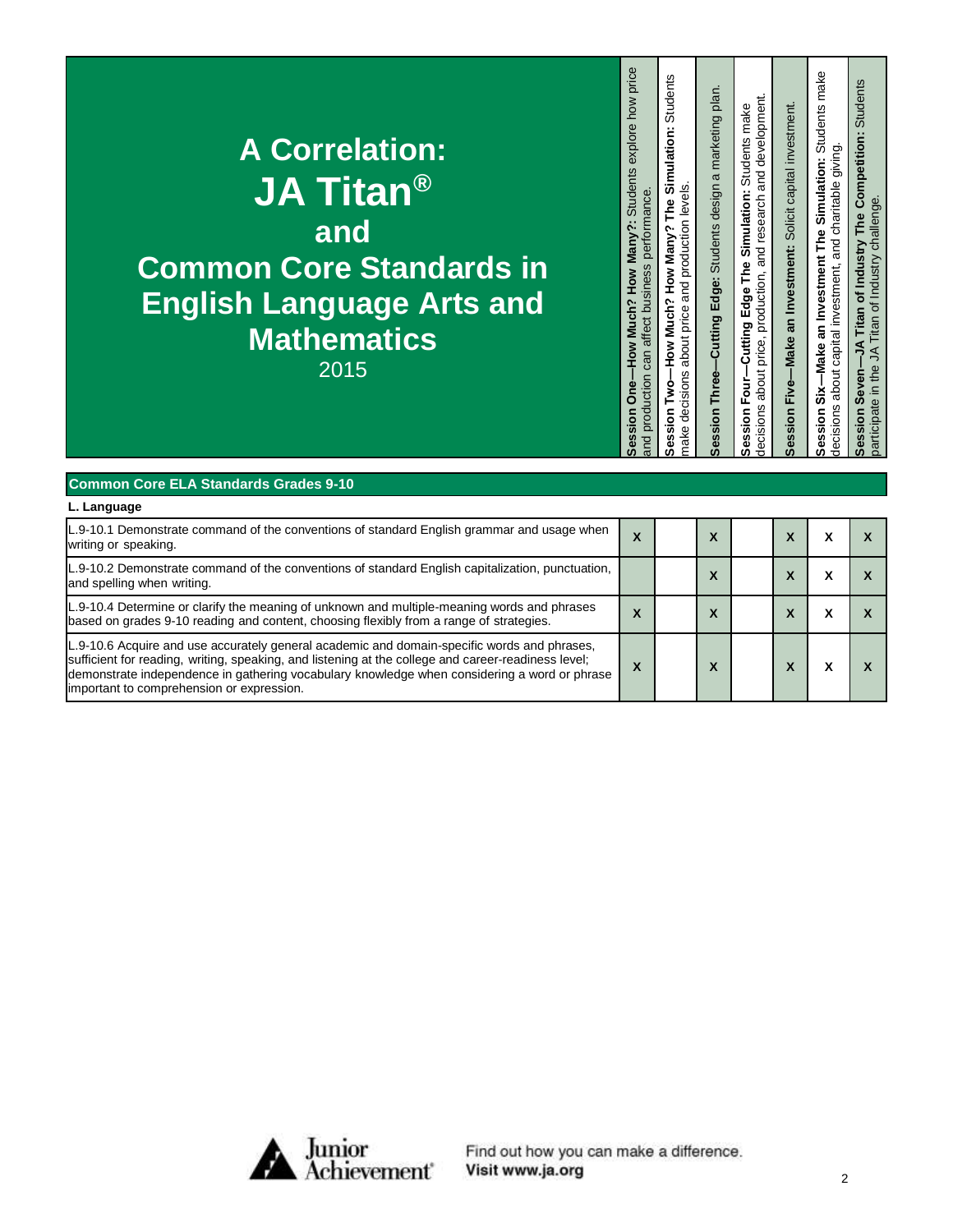| <b>A Correlation:</b><br><b>JA Titan<sup>®</sup></b><br>land<br><b>Common Core Standards in</b><br><b>English Language Arts and</b><br>Mathematics<br>2015 | How Much? How Many?: Students explore how price<br>performance<br>can affect business<br>and production<br><b>Session One</b> | Students<br>Simulation:<br>make decisions about price and production levels.<br>The<br><b>C</b><br>How Many<br>How Much?<br>ġ<br>P<br>ession<br>Ŵ | marketing plan<br>Cutting Edge: Students design a<br>Session Three- | price, production, and research and development.<br>Students make<br>Simulation:<br>-Cutting Edge The<br>about<br>Four-<br>decisions<br>ession<br>ທ | -Make an Investment: Solicit capital investment.<br>Session Five- | Students make<br>about capital investment, and charitable giving.<br>Simulation:<br>an Investment The<br>-Make<br>ຮ່້<br>decisions<br>ession<br>ທ | Competition: Students<br>Titan of Industry challenge<br>The<br>Titan of Industry<br>⋚<br>₹<br>participate in the<br>ession Seven- |
|------------------------------------------------------------------------------------------------------------------------------------------------------------|-------------------------------------------------------------------------------------------------------------------------------|---------------------------------------------------------------------------------------------------------------------------------------------------|---------------------------------------------------------------------|-----------------------------------------------------------------------------------------------------------------------------------------------------|-------------------------------------------------------------------|---------------------------------------------------------------------------------------------------------------------------------------------------|-----------------------------------------------------------------------------------------------------------------------------------|
|------------------------------------------------------------------------------------------------------------------------------------------------------------|-------------------------------------------------------------------------------------------------------------------------------|---------------------------------------------------------------------------------------------------------------------------------------------------|---------------------------------------------------------------------|-----------------------------------------------------------------------------------------------------------------------------------------------------|-------------------------------------------------------------------|---------------------------------------------------------------------------------------------------------------------------------------------------|-----------------------------------------------------------------------------------------------------------------------------------|

| <b>Common Core ELA Standards Grades 11-12</b>                                                                                                                                                                                                                                                                                                                                                                                       |              |              |                           |   |  |
|-------------------------------------------------------------------------------------------------------------------------------------------------------------------------------------------------------------------------------------------------------------------------------------------------------------------------------------------------------------------------------------------------------------------------------------|--------------|--------------|---------------------------|---|--|
| RI. Reading for Informational Text                                                                                                                                                                                                                                                                                                                                                                                                  |              |              |                           |   |  |
| RI.11-12.2 Determine two or more central ideas of a text and analyze their development over the<br>course of the text, including how they interact and build on one another to provide a complex<br>analysis; provide an objective summary of the text.                                                                                                                                                                             | $\mathbf{x}$ |              | $\boldsymbol{\mathsf{x}}$ | X |  |
| RI 11-12.4 Determine the meaning of words and phrases as they are used in a text, including<br>figurative, connotative, and technical meanings; analyze how an author uses and refines the<br>meaning of a key term or terms over the course of a text.                                                                                                                                                                             | $\mathbf{x}$ |              | X                         | X |  |
| W. Writing                                                                                                                                                                                                                                                                                                                                                                                                                          |              |              |                           |   |  |
| W.11-12.2 Write informative/explanatory texts to examine and convey complex ideas, concepts, and<br>information clearly and accurately through the effective selection, organization, and analysis of<br>content.                                                                                                                                                                                                                   |              | X            | X                         | X |  |
| W.11-12.7 Conduct short as well as more sustained research projects to answer a question<br>(including a self-generated question) or solve a problem; narrow or broaden the inquiry when<br>appropriate; synthesize multiple sources on the subject, demonstrating understanding of the subject<br>under investigation.                                                                                                             |              | X            | X                         | X |  |
| W.11-12.8 Gather relevant information from multiple authoritative print and digital sources, using<br>advanced searches effectively; assess the strengths and limitations of each source in terms of the<br>task, purpose, and audience; integrate information into the text selectively to maintain the flow of<br>ideas, avoiding plagiarism and over-reliance on any one source and following a standard format for<br>citation. |              | X            |                           | X |  |
| SL. Speaking and Listening                                                                                                                                                                                                                                                                                                                                                                                                          |              |              |                           |   |  |
| SL.11-12.1 Initiate and participate effectively in a range of collaborative discussions (one-on-one,<br>in groups, and teacher-led) with diverse partners on grades 11-12 topics, texts, and issues,<br>building on others' ideas and expressing their own clearly and persuasively.                                                                                                                                                | X            | $\mathbf{x}$ | X                         | X |  |
| SL.11-12.2 Integrate multiple sources of information presented in diverse formats and media (e.g.,<br>visually, quantitatively, orally) in order to make informed decisions and solve problems, evaluating<br>the credibility and accuracy of each source and noting any discrepancies among the data.                                                                                                                              | $\mathsf{x}$ | X            | X                         | x |  |



Find out how you can make a difference.<br>Visit www.ja.org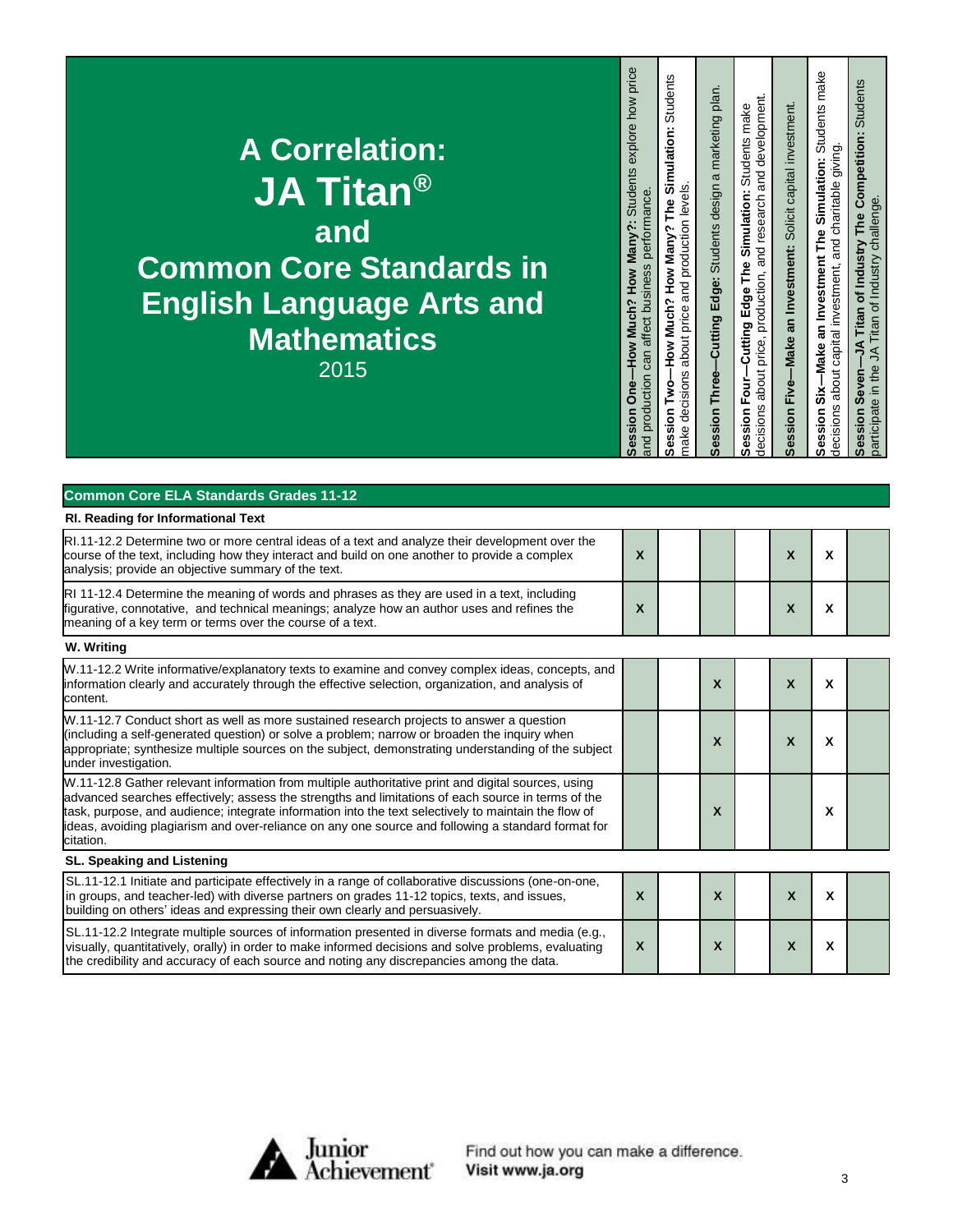| <b>A Correlation:</b><br><b>JA Titan<sup>®</sup></b><br>and<br><b>Common Core Standards in</b><br><b>English Language Arts and</b><br><b>Mathematics</b><br>2015 | explore how price<br>-How Much? How Many?: Students<br>performance<br>can affect business<br>and production<br><b>Session One</b> | Students<br>$\bullet$ .<br>Simulation<br>about price and production levels.<br><b>PAT</b><br>How Much? How Many?<br>make decisions<br>ession Two- | -Cutting Edge: Students design a marketing plan<br>Session Three- | price, production, and research and development.<br>Students make<br>The Simulation:<br>-Cutting Edge<br>about<br>ession Four-<br>decisions<br>Ŵ | -Make an Investment: Solicit capital investment.<br>Session Five- | Students make<br>and charitable giving.<br>Simulation:<br>an Investment The<br>about capital investment,<br>-Make<br>ŝ<br>decisions<br>ession<br>Ù) | Students<br>The Competition:<br>Titan of Industry challenge<br>Titan of Industry<br>₹<br>₹<br>participate in the<br>Seven<br>ession<br>ഗ |
|------------------------------------------------------------------------------------------------------------------------------------------------------------------|-----------------------------------------------------------------------------------------------------------------------------------|---------------------------------------------------------------------------------------------------------------------------------------------------|-------------------------------------------------------------------|--------------------------------------------------------------------------------------------------------------------------------------------------|-------------------------------------------------------------------|-----------------------------------------------------------------------------------------------------------------------------------------------------|------------------------------------------------------------------------------------------------------------------------------------------|
|------------------------------------------------------------------------------------------------------------------------------------------------------------------|-----------------------------------------------------------------------------------------------------------------------------------|---------------------------------------------------------------------------------------------------------------------------------------------------|-------------------------------------------------------------------|--------------------------------------------------------------------------------------------------------------------------------------------------|-------------------------------------------------------------------|-----------------------------------------------------------------------------------------------------------------------------------------------------|------------------------------------------------------------------------------------------------------------------------------------------|

| <b>Common Core ELA Standards Grades 11-12 cont.</b>                                                                                                                                                                                                                                                                                                                       |                           |   |             |   |   |   |   |
|---------------------------------------------------------------------------------------------------------------------------------------------------------------------------------------------------------------------------------------------------------------------------------------------------------------------------------------------------------------------------|---------------------------|---|-------------|---|---|---|---|
| SL.11-12.3 Evaluate a speaker's point of view, reasoning, and use of evidence and rhetoric,<br>assessing the stance, premises, links among ideas, word choice, points of emphasis, and tone<br>used.                                                                                                                                                                      | X                         |   | X           |   | X | X |   |
| SL.11-12.4 Present information, findings, and supporting evidence, conveying a clear and distinct<br>perspective, such that listeners can follow the line of reasoning, alternative or opposing perspectives<br>are addressed, and the organization, development, substance, and style are appropriate to purpose,<br>audience, and a range of formal and informal tasks. | $\boldsymbol{\mathsf{x}}$ |   | X           |   | X | x |   |
| SL.11-12.6 Adapt speech to a variety of contexts and tasks, demonstrating a command of formal<br>English when indicated or appropriate.                                                                                                                                                                                                                                   | $\boldsymbol{\mathsf{x}}$ |   | X           |   | X | X |   |
| L. Language                                                                                                                                                                                                                                                                                                                                                               |                           |   |             |   |   |   |   |
| L.11-12.1 Demonstrate command of the conventions of standard English grammar and usage when<br>writing or speaking.                                                                                                                                                                                                                                                       | $\boldsymbol{\mathsf{x}}$ |   | X           |   | X | X |   |
| L.11-12.2 Demonstrate command of the conventions of standard English capitalization, punctuation,<br>and spelling when writing.                                                                                                                                                                                                                                           |                           |   | X           |   | X | X |   |
| L.11-12.3 Apply knowledge of language to understand how language functions in different contexts,<br>to make effective choices for meaning or style, and to comprehend more fully when reading or<br>listening.                                                                                                                                                           | $\boldsymbol{x}$          |   | X           |   | X |   |   |
| L.11-12.4 Determine or clarify the meaning of unknown and multiple-meaning words and phrases<br>based on grades 11-12 reading and content, choosing flexibly from a range of strategies.                                                                                                                                                                                  | X                         |   | $\mathbf x$ |   | X | X |   |
| L.11-12.6 Acquire and use accurately general academic and domain-specific words and phrases,<br>sufficient for reading, writing, speaking, and listening at the college and career-readiness level;<br>demonstrate independence in gathering vocabulary knowledge when considering a word or phrase<br>important to comprehension or expression.                          | X                         | X | X           | X | X | X | x |



Find out how you can make a difference.<br>Visit www.ja.org